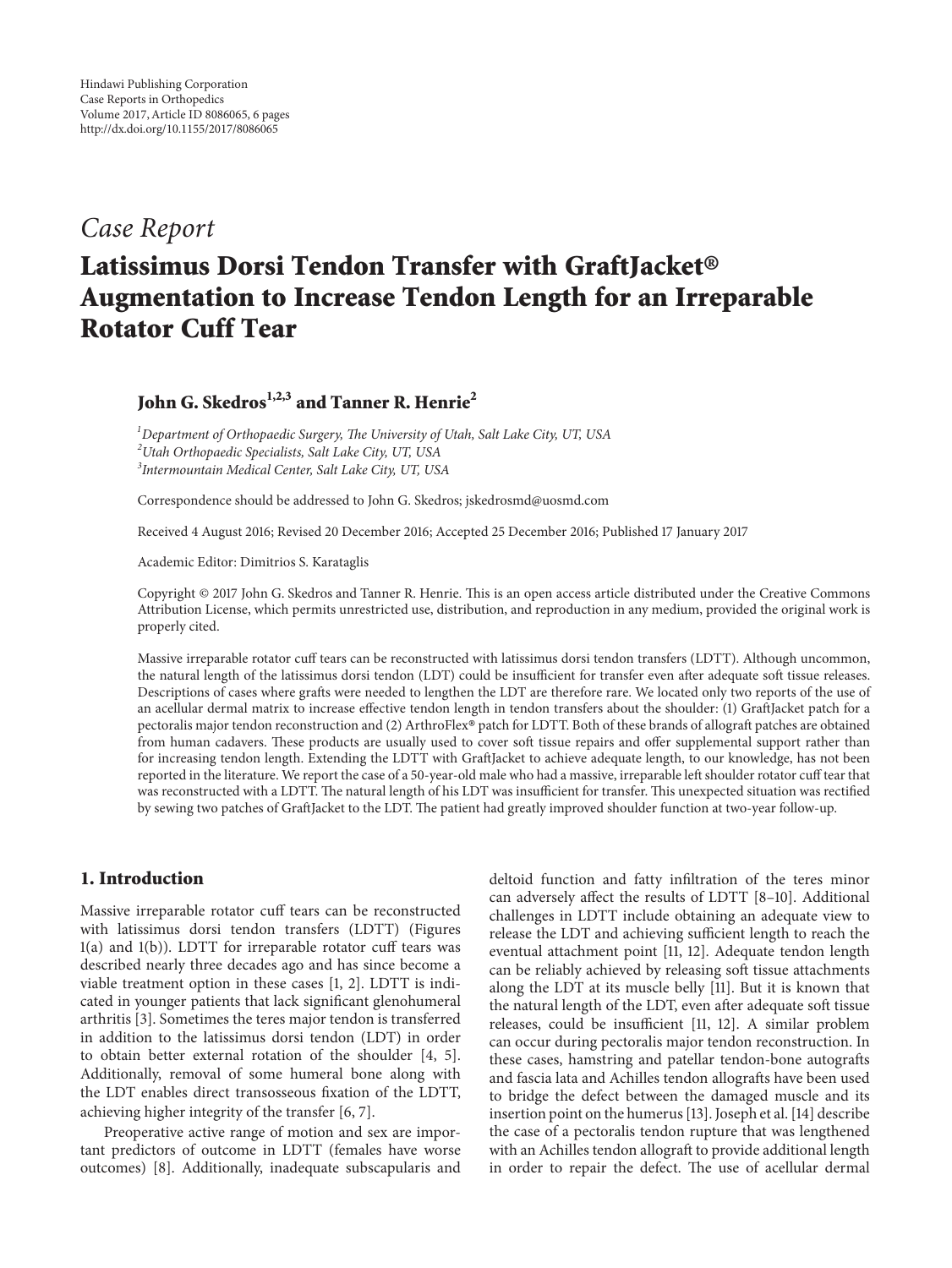matrix allograft patches to extend rotator cuff tears that had insufficient length for repair is well described [\[15](#page-5-5)[–17](#page-5-6)].

Descriptions of cases where grafts were needed to extend (i.e., lengthen) the LDT are rare, showing that this situation is very uncommon. For example, we only found one case where an acellular dermal matrix patch was used to increase the natural length of the LDT [\[12\]](#page-5-2). The patch used in that case was a 3 mm ArthroFlex patch (a brand of human acellular dermal matrix). This product is usually used to cover soft tissue repairs and offer supplemental support rather than for increasing their length [\[16](#page-5-7), [18,](#page-5-8) [19](#page-5-9)].

Extending the LDTT with an alternative common acellular dermal matrix (GraftJacket) to achieve adequate length, to our knowledge, has not been reported in the literature. We report the case of a 50-year-old male who had a massive, irreparable left shoulder rotator cuff tear that was reconstructed with a LDTT. The main novel aspect of our case is that the patient's LDT was found to be inadequate during surgery. This unexpected situation was rectified by sewing two patches of GraftJacket to the free end of his LDT. This yielded greatly improved shoulder function at two-year follow-up.

#### **2. Case Report**

This left-hand-dominant 50-year-old male (weight: 112 kg; height: 185 cm; BMI:  $33 \text{ kg/m}^2$ ) fell off of his porch on 31 August 2014 and sustained a massive rotator cuff tear (both the supraspinatus and infraspinatus were torn). The subscapularis and teres minor were deemed to be of good quality. Three months later, he had an attempt at repair, but the surgeon found the tendon tear irreparable. It was likely that the patient had a previous but smaller chronic rotator cuff tear from a sports-related injury many years previously. The patient understood that nothing other than a reverse total shoulder arthroplasty could be done to adequately restore shoulder function.

The patient came to our clinic one month after this unsuccessful attempt at repair. Physical examination at that time showed pseudoparalysis as exhibited by active forward flexion and abduction at 60–65<sup>∘</sup> and superior-posterior shoulder subluxations [\(Table 1\)](#page-2-0). We recommended a LDTT. If active range of motion was not achieved to his satisfaction but the graft healed, then he would likely achieve a tenodesis effect. This in turn would help reduce subluxations of his glenohumeral joint and thereby reduce pain while likely increasing active motion to a moderate amount [\[21](#page-5-10)].

The patient then had an arthroscopic evaluation followed by an open acromioplasty with partial repair of the torn infraspinatus and an open LDTT. The surgery was performed by JGS in accordance with the technique described by Dr. Iannotti and colleagues [\[8\]](#page-4-7). A superior approach to the rotator cuff was made by detaching the deltoid origin from the anterior aspect of the acromion and with splitting of the middle deltoid fibers for 3.5 cm. The coracoacromial ligament was released with the deltoid and reattached at the conclusion of the operation. The bursa was excised, and the rotator cuff was inspected. A second incision was made along the lateral border of the latissimus dorsi muscle,

extending to the posterior axillary crease. The LDT insertion was identified with the arm abducted and internally rotated, and it was detached sharply from the humerus. The neurovascular pedicle was identified and protected, and the muscle was released from its deep fascia attachments. A number 2 nonabsorbable suture was passed with use of a Krakow suture technique along each side of the tendon from the musculotendinous junction to the end of the tendon [\(Figure 1\(a\)\)](#page-3-0). Blunt dissection was performed to construct a tunnel deep to the deltoid and superficial to the posterior rotator cuff musculature.

In the conventional surgical technique, the latissimus dorsi muscle and tendon are routinely brought over the top of the humeral head and repaired anterior to the subscapularis, lateral to the greater tuberosity, and medial to the torn edges of the rotator cuff [\(Figure 1\(b\)\)](#page-3-1). However, during surgery, our patient's LDT was found to be only 5 cm long, less than the mean LDT length reported by Goldberg et al. [\[22](#page-5-11)] (mean: 7.3 cm; range: 6.6–7.8 cm; SD: 0.38 cm) and nearly 5.5 cm shorter than what was needed for an adequate reconstruction. The patient was consented for use of an acellular dermal matrix graft (GraftJacket) but not for other allograft or autograft tissues. The anticipated use of GraftJacket was for augmentation at the repair site. However, GraftJacket has been mechanically tested and was found to be superior in strength to comparable xenografts and allografts (CuffPatch™, Restore, Permacol™, and TissueMend®) [\[23](#page-5-12)]. Additionally, an added layer of thickness from folding the GraftJacket allograft was deemed sufficiently strong to extend the length of the LDT.

Two 4 × 7 cm patches of GraftJacket were used to extend the LDT. The thickness of each patch was 2.0 mm (GraftJacket Maximum Force Extreme; Wright Medical Technologies, Inc.; [http://documents.wright.com/Document/Get/010660\)](http://documents.wright.com/Document/Get/010660). Each patch was folded in half along its short dimension, which resulted in  $4 \times 3.5$  cm patches that were  $4.0$  mm thick each. The folded margins of the patches were sewn together with number 2 nonabsorbable sutures [\(Figure 1\(c\)\)](#page-3-2). The "biologically resorbable" surface of the GraftJacket was exposed so that it would be in direct contact to the bone at the insertion site for the tendon reconstruction. This surface represents the anatomically deeper part of the graft and it is placed facing the bone in order to allow incorporation of the graft [\[24](#page-5-13)].

The first patch was overlapped on the free end of the LDT by 12.5 mm and was then sutured with two rows of nonabsorbable number 2 sutures [\(Figure 1\(c\)\)](#page-3-2). The second Graft-Jacket patch was overlapped by 12.5 mm to the first patch and was sewn with two rows of nonabsorbable number 2 sutures. The total extension of the LDT was then 5.5 cm. A Krakow suture technique with number 2 suture was then passed along the sides of the latissimus tendon to the free end of the graft extension as shown in [Figure 1\(a\).](#page-3-0) As described below, the extended LDT was then attached directly to the "footprint" that was created for the supraspinatus, upper infraspinatus, and upper subscapularis [\(Figure 1\(b\)\)](#page-3-1).

Before attaching the extended LDT to the footprint, residual infraspinatus tendon at the lower portion of the natural insertion site was mobilized by sharp dissection and moved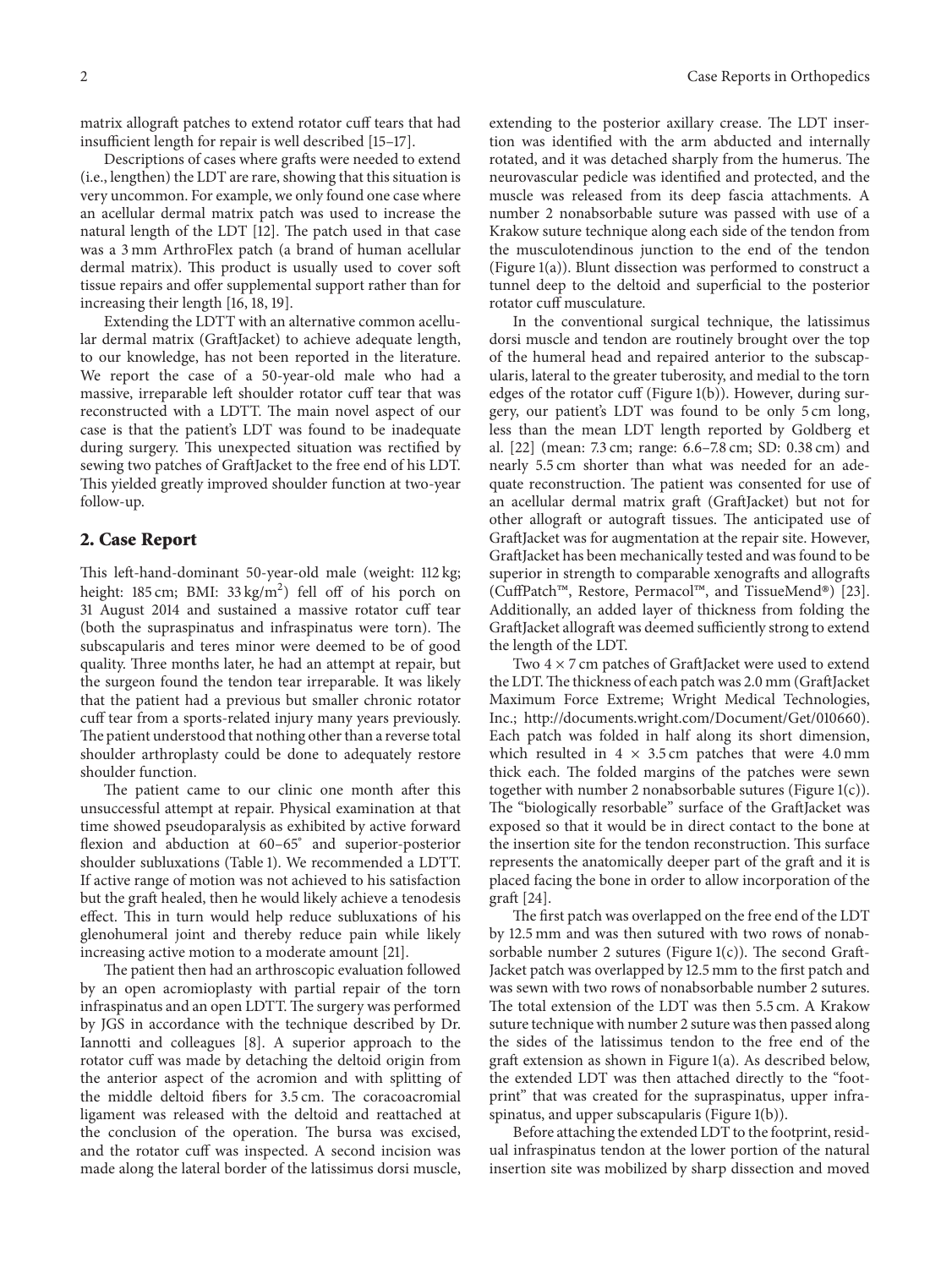| Date                                                             | Action                     | Range of motion                               | Strength                  |
|------------------------------------------------------------------|----------------------------|-----------------------------------------------|---------------------------|
| 1 month preop*                                                   | Forward flexion            | 65                                            | 2/5                       |
|                                                                  | Abduction                  | 60                                            |                           |
|                                                                  | External rotation          | 50                                            | 3/5                       |
|                                                                  | Internal rotation          | 30                                            |                           |
|                                                                  | Extension                  | 35                                            |                           |
|                                                                  | Adduction                  | 35                                            |                           |
| 18 months postop <sup>†</sup>                                    | Forward flexion            | 180                                           | 4/5                       |
|                                                                  | Abduction                  | 170                                           |                           |
|                                                                  | External rotation          | 60                                            | 4/5                       |
|                                                                  | Internal rotation          | $70\,$                                        |                           |
|                                                                  | Extension                  | 45                                            |                           |
|                                                                  | Adduction                  | 45                                            |                           |
| *Preop, preoperatively.<br><sup>†</sup> Postop, postoperatively. |                            |                                               |                           |
|                                                                  | (b) Shoulder survey scores |                                               |                           |
|                                                                  | Preop <sup>*</sup>         | $\ensuremath{\mathsf{Postop}}\xspace^\dagger$ |                           |
| 10 cm VAS score for pain                                         | 6.5                        | $\overline{2}$                                |                           |
| ASES score                                                       | 26.6                       | 68.3                                          | (Best is 100)             |
| <b>WORC</b> score                                                |                            | 923 (56.1%)                                   | (Best is 0 (100%))        |
| Simple shoulder test                                             |                            | 10 out of 12                                  | $(12$ is best)            |
| DASH score                                                       |                            |                                               | (Best is 0; worst is 100) |
| Total                                                            |                            | 14.17                                         |                           |
| Work module                                                      |                            | $\mathbf{0}$                                  |                           |
| Sports/performing arts module                                    |                            | 37.5                                          |                           |
| Short-Form 36 (SF-36)                                            |                            |                                               | (Best is 100 for all)     |
| Physical functioning                                             |                            | 95                                            |                           |
| Physical role                                                    |                            | 100                                           |                           |
| Bodily pain                                                      |                            | 61                                            |                           |
| General health                                                   |                            | 82                                            |                           |
| Vitality                                                         |                            | 60                                            |                           |
| Social functioning                                               |                            | 75                                            |                           |
| Emotional role                                                   |                            | 100                                           |                           |
| Mental health                                                    |                            | 68                                            |                           |

#### <span id="page-2-0"></span>TABLE 1: Shoulder motion and function of left shoulder.

 $(a)$ 

<sup>∗</sup>Preop, preoperatively.

† Postop, postoperatively.

15 mm upward and sutured to the upper natural insertion site for this muscle. This was done with number 2 FiberWire sutures through drill holes posteriorly and also with the sutures from a Mitek Healix<sup>™</sup> anchor that was placed at the location where the supraspinatus and upper infraspinatus naturally merge.This anchor was double-loaded with number Orthocord<sup>®</sup> sutures.

The LDT with the GraftJacket extension was then pulled upward beneath the posterior deltoid and anteriorly across the defect in the rotator cuff. Along the lateral portion of the footprint, four pairs of horizontal mattress sutures (number 2 FiberWire) were passed through drill holes. The GraftJacket extension was then fastened in place with these number 2 FiberWire sutures and with the two sutures from the aforementioned Mitek Healix anchor. Additional fixation included a series of separate number 2 FiberWire sutures passing through the upper subscapularis and also a series of separate sutures passing medially through the residual supraspinatus tendon near the glenoid. The shoulder was then passively tested for stability and motion; elimination of the posterior-superior subluxations showed that a tenodesis effect was clearly achieved.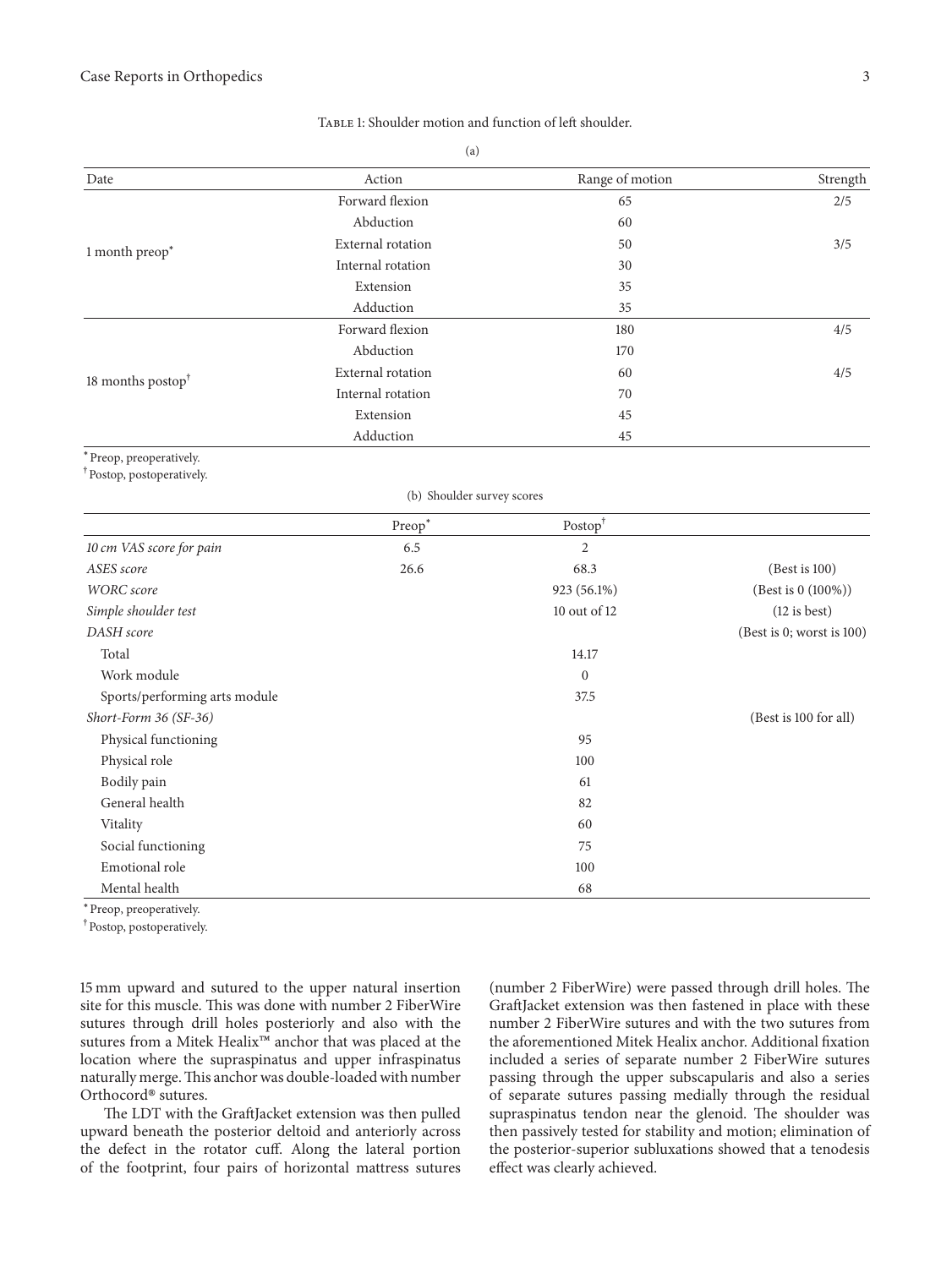<span id="page-3-0"></span>4 Case Reports in Orthopedics



FIGURE 1: Drawings (a) and (b) show how a LDT is typically transferred and sewn to the defect where the rotator cuff would normally insert. Drawing (c) shows how we extended the tendon with two allograft patches. The running stitches along the margins of the LDT shown in (a) were also done, but this is not shown in (c) (images (a) and (b) are reproduced from [\[20\]](#page-5-14) with permission of the Journal of Bone and Joint Surgery, Inc.).



Figure 2: Photograph showing the patient's left shoulder motion at 18-month follow-up (active forward flexion is 165<sup>∘</sup> ). Preoperative photographs were not available, but active forward flexion was only  $\overline{65}$ °.

<span id="page-3-3"></span>After wound closure, the patient was placed in a rigid shoulder orthosis in neutral rotation and 45<sup>∘</sup> abduction for two months, following Gerber et al.'s [\[9\]](#page-4-8) postoperative treatment. Gentle passive shoulder motion was allowed only after 6 weeks. Active overhead motion was not allowed until four months after surgery. Weight bearing exercise at the shoulder was allowed at nine months after surgery but no lifting over 20 lbs (9 kg) overhead until one year after surgery.

At follow-up 18 months later, the patient had regained significant strength and range of motion in his left shoulder <span id="page-3-2"></span><span id="page-3-1"></span>[\(Table 1](#page-2-0) and [Figure 2\)](#page-3-3). He reported being very satisfied with the overall results achieved from his surgery. However, he avoided sleeping on his left side because his shoulder "aches really bad" and he reported shoulder fatigue with repetitive overhead reach. He was not taking regular pain medication besides occasional over-the-counter NSAIDs.

At 18 months after his LDTT, magnetic resonance (MR) scanning was done solely for the purpose of examining integrity of the graft. The graft was found to be intact and without evidence of thinning [\(Figure 3\)](#page-4-9). Mild glenohumeral arthritis was noted in the MR images, which likely contributed to some of his continuing low-level pain. At final follow-up at two years after surgery, the pain had improved to only trace and his function was maintained.

#### **3. Discussion**

At the time of our patient's tendon reconstruction surgery, there was no anticipation that the length of the LDT would be inadequate after releasing it sharply from its insertion and mobilizing the latissimus dorsi muscle belly of the various soft tissue attachments that could restrict the transfer. Although removing some humeral bone along with the LDT would have increased LDT length, it would not have provided the additional 5.5 cm needed for the LDTT. For this reason, we used GraftJacket allograft acellular dermal matrix to extend the LDT. This material has been mechanically tested and was found to have superior resistance in tension loading compared to comparable allografts and xenografts like CuffPatch, Restore, Permacol, and TissueMend [\[23\]](#page-5-12). GraftJacket has been used in augmentation of rotator cuff repairs and has been shown to have superior results to nonaugmented repairs [\[19](#page-5-9)].

When GraftJacket is used in the context of LDTT for irreparable rotator cuff tear, it would be expected that it would be for augmenting the new attachment site. To our knowledge, the use of GraftJacket to extend the LDT has not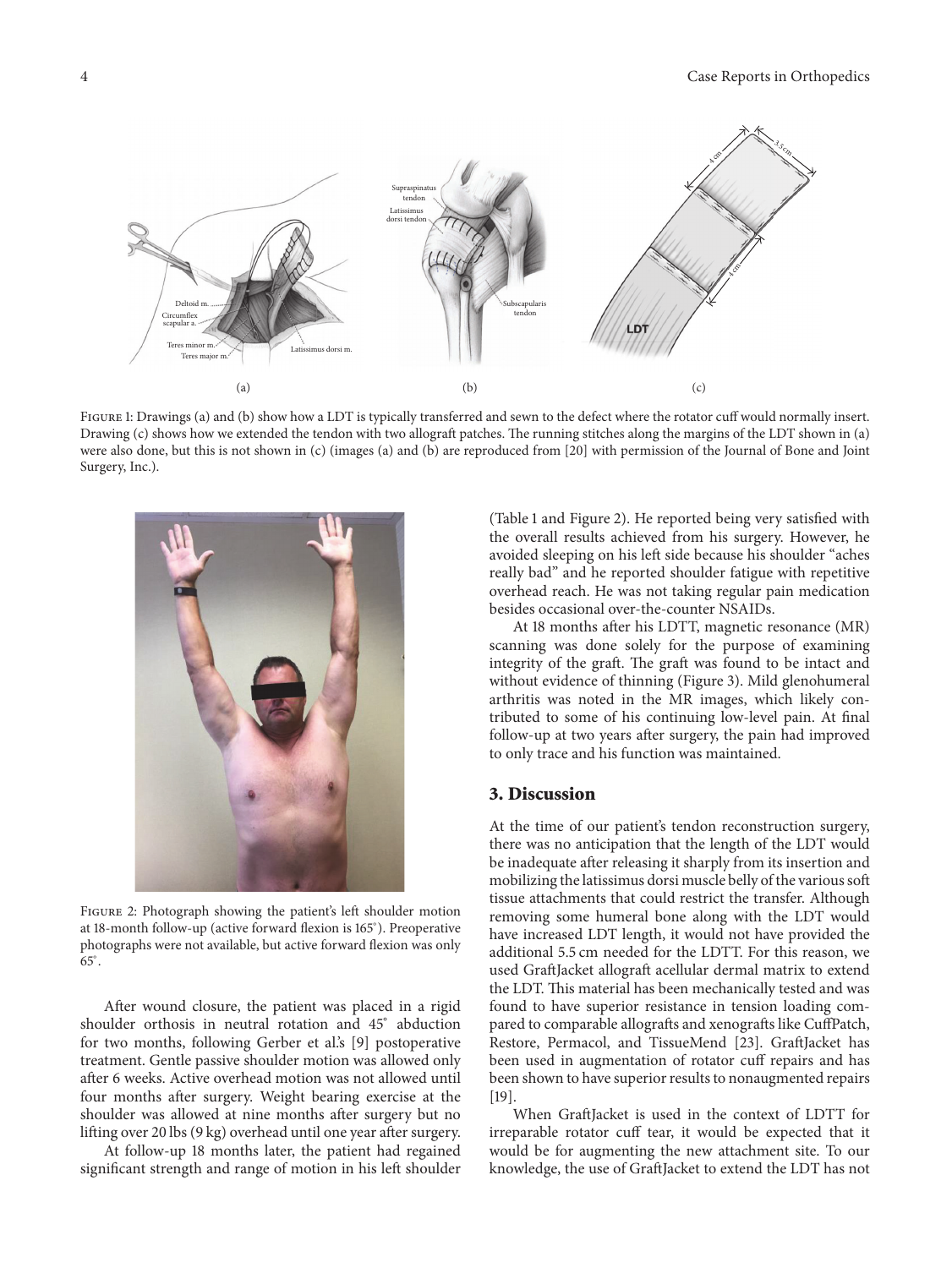#### Case Reports in Orthopedics 5



FIGURE 3: A series of adjacent coronal MR images taken at 18 months after surgery showing the graft (thin white arrow) and suture anchor (thicker white arrow). Mild arthritic changes are also seen.

<span id="page-4-9"></span>been reported. Similar to our case, Petri et al. [\[12](#page-5-2)] described lengthening of a LDT using another brand of acellular dermal matrix (ArthroFlex patch) [\[18\]](#page-5-8).

Additionally, our patient's increased function after the LDTT could be attributed to the latissimus dorsi acting as an active rotator and elevator or because the LDTT simply provided a tenodesis effect that stabilized the shoulder joint. Henseler et al. [\[25](#page-5-15)] evaluated eight patients at one year after LDTT. Although they found that the latissimus dorsi has activity after LDTT, they observed a passive tenodesis effect. The tenodesis effect that is achieved resembles that described by Mihata and colleagues [\[26\]](#page-5-16) as a "superior capsular reconstruction." One potential problem that could occur in our patient's future is thinning of the graft to the point that the tenodesis effect is lost [\[21\]](#page-5-10). Loss of the tenodesis effect of the LDTT can start at approximately six months following the operation, which could also be attributed to elongation of the muscle [\[21\]](#page-5-10). There was no evidence that this was occurring in our patient at his 2-year follow-up.

#### **4. Conclusion**

Our patient had marked improvement in his shoulder range of motion after LDTT with GraftJacket extension of the LDT. Thus, the use of GraftJacket acellular dermal matrix to increase LDT length may be indicated in LDTT cases, where sufficient LDT length is unobtainable. However, studies with much longer follow-up are needed to determine if these good results are maintained.

#### **Ethical Approval**

Each author certifies that his institution has approved the reporting of this case, that all investigations were conducted in conformity with ethical principles of research, and that informed consent for participation in the study was obtained.

#### **Competing Interests**

The authors declare that there are no competing interests regarding the publication of this paper.

#### **References**

- <span id="page-4-0"></span>[1] C. Gerber, T. S. Vinh, R. Hertel, and C. W. Hess, "Latissimus dorsi transfer for the treatment of massive tears of the rotator cuff. A preliminary report," *Clinical Orthopaedics and Related Research*, no. 232, pp. 51–61, 1988.
- <span id="page-4-1"></span>[2] J. Grimberg and J. Kany, "Latissimus dorsi tendon transfer for irreparable postero-superior cuff tears: current concepts, indications, and recent advances," *Current Reviews in Musculoskeletal Medicine*, vol. 7, no. 1, pp. 22–32, 2014.
- <span id="page-4-2"></span>[3] R. Omid and B. Lee, "Tendon transfers for irreparable rotator cuff tears," *Journal of the American Academy of Orthopaedic Surgeons*, vol. 21, no. 8, pp. 492–501, 2013.
- <span id="page-4-3"></span>[4] P. Boileau, C. Chuinard, Y. Roussanne, L. Neyton, and C. Trojani, "Modified latissimus dorsi and teres major transfer through a single delto-pectoral approach for external rotation deficit of the shoulder: as an isolated procedure or with a reverse arthroplasty," *Journal of Shoulder and Elbow Surgery*, vol. 16, no. 6, pp. 671–682, 2007.
- <span id="page-4-4"></span>[5] L. L. Shi, K. E. Cahill, E. T. Ek, J. D. Tompson, L. D. Higgins, and J. J. P. Warner, "Latissimus dorsi and teres major transfer with reverse shoulder arthroplasty restores active motion and reduces pain for posterosuperior cuff dysfunction," *Clinical Orthopaedics and Related Research*, vol. 473, no. 10, pp. 3212– 3217, 2015.
- <span id="page-4-5"></span>[6] M. Moursy, R. Forstner, H. Koller, H. Resch, and M. Tauber, "Latissimus dorsi tendon transfer for irreparable rotator cuff tears: a modified technique to improve tendon transfer integrity," *Journal of Bone and Joint Surgery—Series A*, vol. 91, no. 8, pp. 1924–1931, 2009.
- <span id="page-4-6"></span>[7] M. Tauber, M. Moursy, R. Forstner, H. Koller, and H. Resch, "Latissimus Dorsi tendon transfer for irreparable rotator cuff tears: a modified technique to improve tendon transfer integrity: surgical techniquee," *Journal of Bone & Joint Surgery*, vol. 92, no. 1, pp. 226–239, 2010.
- <span id="page-4-7"></span>[8] J. P. Iannotti, S. Hennigan, R. Herzog et al., "Latissimus dorsi tendon transfer for irreparable posterosuperior rotator cuff tears: factors affecting outcome," *Journal of Bone and Joint Surgery - Series A*, vol. 88, no. 2, pp. 342–348, 2006.
- <span id="page-4-8"></span>[9] C. Gerber, S. A. Rahm, S. Catanzaro, M. Farshad, and B. K. Moor, "Latissimus dorsi tendon transfer for treatment of irreparable posterosuperior rotator cuff tears: long-term results at a minimum follow-up of ten years," *Journal of Bone and Joint Surgery—Series A*, vol. 95, no. 21, pp. 1920–1926, 2013.